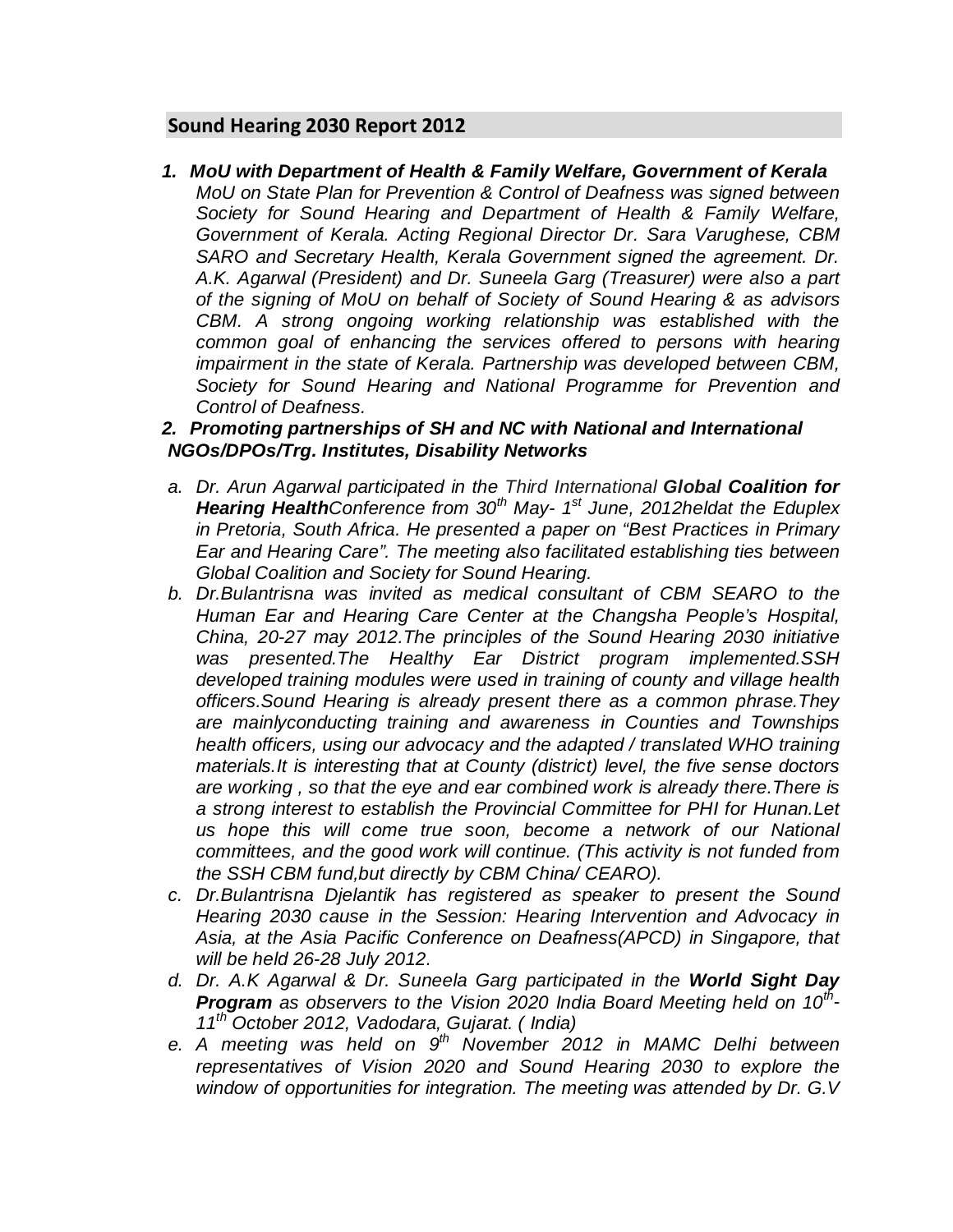*Rao (CEO) and Ms. Vrinda Arora from Vision 2020 and Dr. A.K. Agarwal and Dr. Suneela Garg from SFSH. During the meeting it was decided that Society for Sound Hearing would apply for membership of Vision 2020. ( India)*

*f. Dr.Bulantrisna Djelantik presented the Sound Hearing 2030 cause in the Session: Hearing Intervention and Advocacy in Asia, at the Asia Pacific Conference on Deafness (APCD) in Singapore, held 26-28 July 2012 (International).Contact and discussions were held with several key persons of ACPD :*

# *3. Partnership with Foundations*

*It is decided that Society for Sound Hearing would become a member of Vision 2020. It was decided by the President and Treasurer of SSH that through Vision 2020, six regional centers will be identified for integrating ear and ear care at primary level.This will promote integration of eye and ear care initiatives in the country. Ear & Hearing care can be propagated though the channels that are already established in eye care* 

# *4. Evaluation of the integrated eye and ear care project of Dr. Shroff's CharityEyeHospital (The activity was carried out from previous year's budget)*

*Dr. Shroff's Charity Eye Hospital had initiated a project to assess the feasibility of integrating ear and eye care services at the primary level. During the project, the Vision Technicians posted at two of the 15 vision centers were trained in primary ear care using the WHO 'Intermediate module for PEHC workers' for duration of three months. Basic equipment to provide primary ear care at primary level were provided at two vision centers, one located in Mustafabad Delhi and the other in a Rajgarh block of Rajasthan. The evaluation of the integration of SCEH was carried out to devise strategies for sustainability of such project and the feasibility of provision of such services through already existing public health infrastructure of the country. Terms of references and evaluation matrix including the time schedule of evaluation were finalised in consultation with the stakeholders and the Executive Committee members. The comprehensive evaluation of the project was carried out using both qualitative and quantitative approach.*

*The evaluation was carried out by Dr. Ritesh Singh (Assistant Professor, KalyaniMedicalCollege, Kolkata) and Ms. Deeksha Khurana (Programme Evaluator) under leadership of Team Leader Dr. Suneela Garg. Technical inputs were provided by Dr. Sara Varughese and Mr. Vikas Katoch from CBM, Dr. Bulantrisna (COO), Dr. A.K. Agarwal, & Dr. Shelly Chadha. Critical office support was provided by Ms. Janki Mehta and Ms. Indu Arora.*

#### *5. Organization of school screening and awareness camp*

*School screening and awareness camp was organized in Sarvodaya Bal/ Balika Vidyalaya Minto Road, Delhi. Screening was done by One Senior Resident and four Junior Residents of Department of ENT, LokNayakHospital, Delhi. A total of 50 students were screened and 23 were diagnosed and referred to LokNayakHospital.Exhibition was organized using awareness material of SH (posters, flip charts and pamphlets). Medicine was*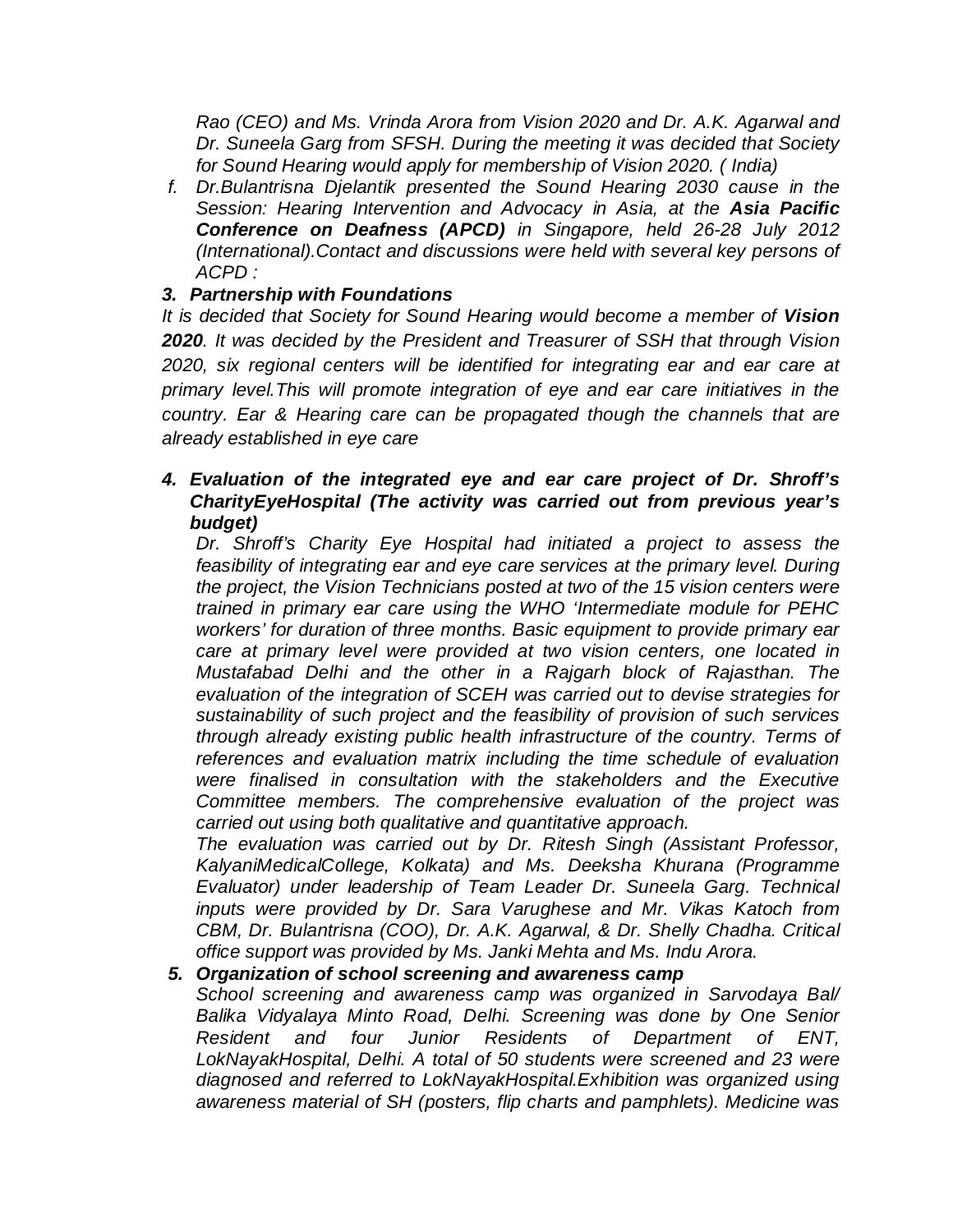*provided free of cost to the patients and linkages were established with LokNayakHospital, Delhi. Ms. Janki Mehta (Administrative Officer) organized the camp under guidance of Dr. Suneela Garg (Treasurer) and Dr. G.K. Ingle (HOD, Dept. of Community Medicine, MAMC, Delhi). Dr. A.K. Agarwal (President, SSH& Dean, MAMC, Delhi) provided special support for the activity.*

*6. Developing strategy paper:The national strategic plan for Prevention of deafness has been developed by the MoH Sri Lanka on the basis of consensus of group of broad- based stakeholders through a series of exercises. This document provides a common strategic framework as well as guidance to effectively address this challenge. All stakeholders form public and private sector played due role in implementing this strategic plan. The main objective is early detection of hearing impairment and proper management to prevent permanent hearing disability. Dr.Yasawardene MS(ORL)FRCSEd was appointed as Focal person of the MoH for the National Strategic Plan for Prevention of Hearing Impairment.*

#### *7. Developing publicity material about SH Concept:*

*This activity has been conducted in New Delhi in cooperation with department of community medicine, MaulanaAzadMedicalCollege, New Delhi. During this year 15 posters have been developed on community based rehabilitation, integration of services for eye and ear problems, noise pollution. The posters were displayed in the community settings during India International Trade Fair (IITF), one of the biggest fairs held at Pragati Maidan, New Delhi and Perfect Health Mela organized atPragati Maidan, New Delhi. The posters were also shared with Vision Centers of Dr. Shroff's CharitableHospital at Mustafabad, Delhi and Alwar, Rajasthan. The posters were also displayed in newly commissioned ChildrenEyeEarHospital& Rehabilitation services (CHEERS) and also at combined eye ear camps in Nepal.*

# *8. MoU of interest by Government:*

#### *MoU signed with Bangladesh*

*MoU was signed between Society for Sound Hearing and Prof. (Dr.) Mohammad Abdullah, Professor of ENT, Dhaka Medical College, Project Director, National Institute of ENT, Focal Person, Prevention of Deafness Programme in Bangladesh. He was designated as the nodal person for adopting the inclusion guidelines in Bangladesh and was responsible tocarry out the following activities:*

- *Constitution of a Committee (by MoHFW) according to the guidelines provided by the Sound Hearing 2030 Executive Committee.*
- *Translation of the Sound Hearing 2030 Guidelines on inclusion for Children with Hearing Impairment in Bangla language.*
- *Organization of meetings of the Committee members and circulation of the translated document for adoption.*
- *Adoption of guidelines by Government of Bangladesh*

#### *MoU signed with Sri Lanka*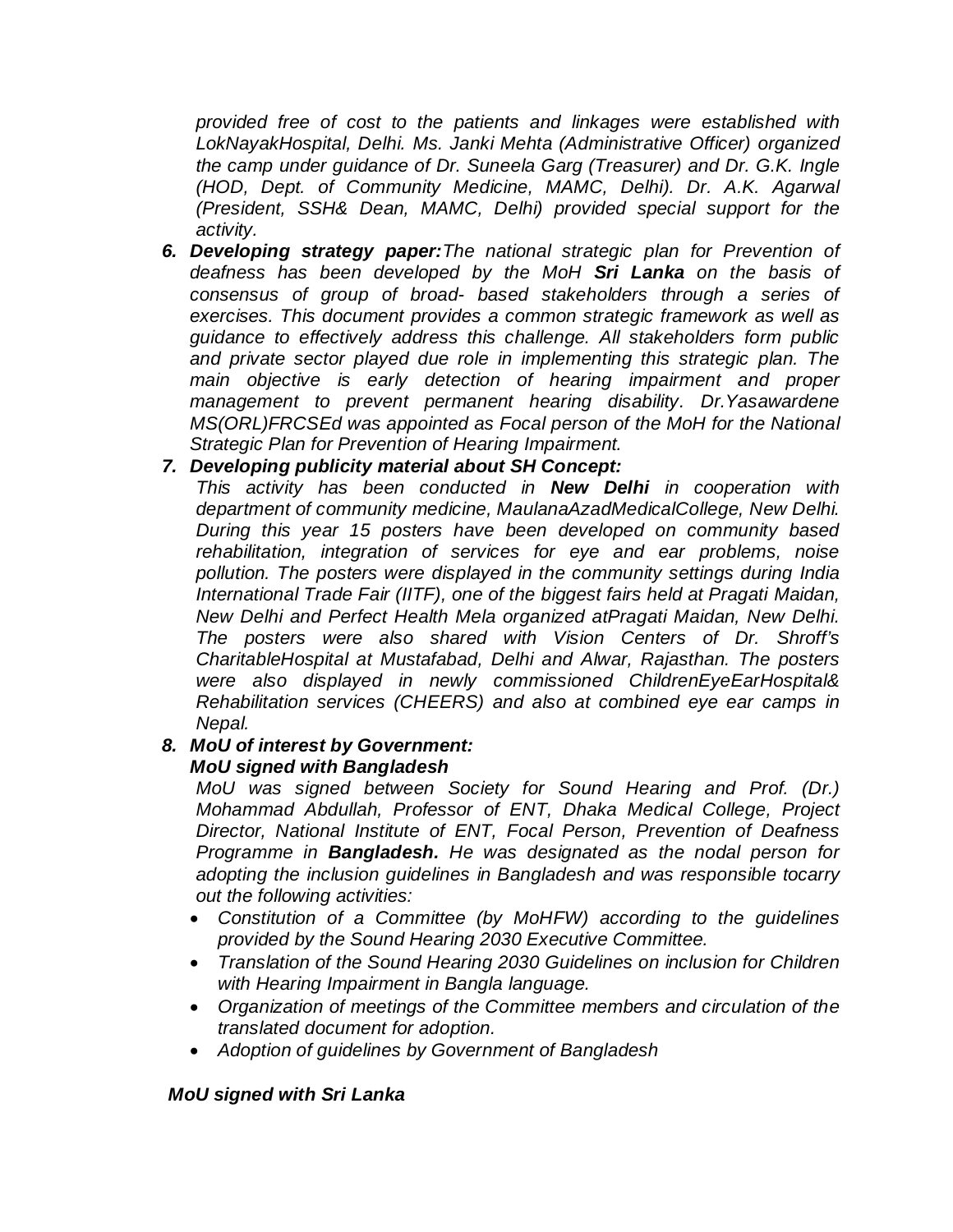*MoU was signed between Society for Sound Hearing and Dr.Candra Jayasooriya, chair of the Sri Lankan College of Otolaryngologists and Head and neck surgeons for assistance as Local Organizing Committee for Launch of National Strategic Planon Ear and Hearing Care of Sri Lanka, Symposium on Comprehensive Planning of human resource Development in Ear and Hearing Care.*

#### *9. World Conference*

*During the 4<sup>th</sup> EC/GB meeting first thoughts about the International Conference were presented. It is hoped to have 300-400 participants from all over the world. Funding for conference would include "Seed fund" from CBM, registration fee, sponsorship fee, exhibition, courses and charity events. The time decided is 2-4 May 2015, venue for conference at the Grand Hyatt Nusa Dua Bali, and organizational committees would be decided in the next EC meeting.*

#### *10. Documentation & practice of inclusion guidelines*

*Inclusion guidelines for inclusion of children with Hearing Impairment were adapted by the Government of Bangladesh. The concept of inclusive education had three major principles: 1. That every child in the class is special in a way or other, 2. That true learning happens in a non- threatening environment. 3. That the teacher plays the role of facilitator of information rather than provider of knowledge. Parameters of successful inclusive education related to the creation of an inclusive climate and to the inclusive education of these children were suggested for the success of inclusion of children with hearing impairment*.

#### *11.Operational research on HI & Blindness Programmes Improved Hearing and Ear Care and Referrals in Bangladesh (I-HEAR-Bangladesh) Project*

*Under this project total 5 camps were organized in 5 different areas of Promotion of Human Rights of Persons with Disabilities in Bangladesh (PHRPBD) project where the ENT doctors attended the camps. In the camps, total 948 persons (349 male and 599 female) were examined by the ENT doctors for ear disease and 757 (291 male and 466 female) of them received free medication. 60 were referred for advanced treatment. IEC material (adapted from SH 2030) was developed. Center for Disability in Development (CDD) printed 1 set of flipcharts in 500 copies which were adapted from the flipchart series of Sound Hearing 2030 and 3 awareness posters on hearing impairment, 300 copies each.*

*22 Hearing aids were distributed. "Healthy ear for Healthy life" campaigns were organized in 10 schools and 1 madrasa where around 1100 children attended the awareness campaigns. Maintenance of equipment was done at per requirement.*

#### *12.Eastern Regional Eye Care Programme (EREC-P) Pilot Project : Eye –Ear & Hearing Care, Biratnagar, Nepal*

*Under this project joint eye and ear camps were conducted. The patients with eye & ear problem were identified and primary treatments were provided at camp site. The eye patients required surgeries were brought to base eye hospital at Biratnagar and the ear patients requiring surgery and major treatment were referred to ear hospitals. 29 joint eye-ear camps were conducted. 1,313 ear patients were examined in the camps and 61 patients were referred to ear*